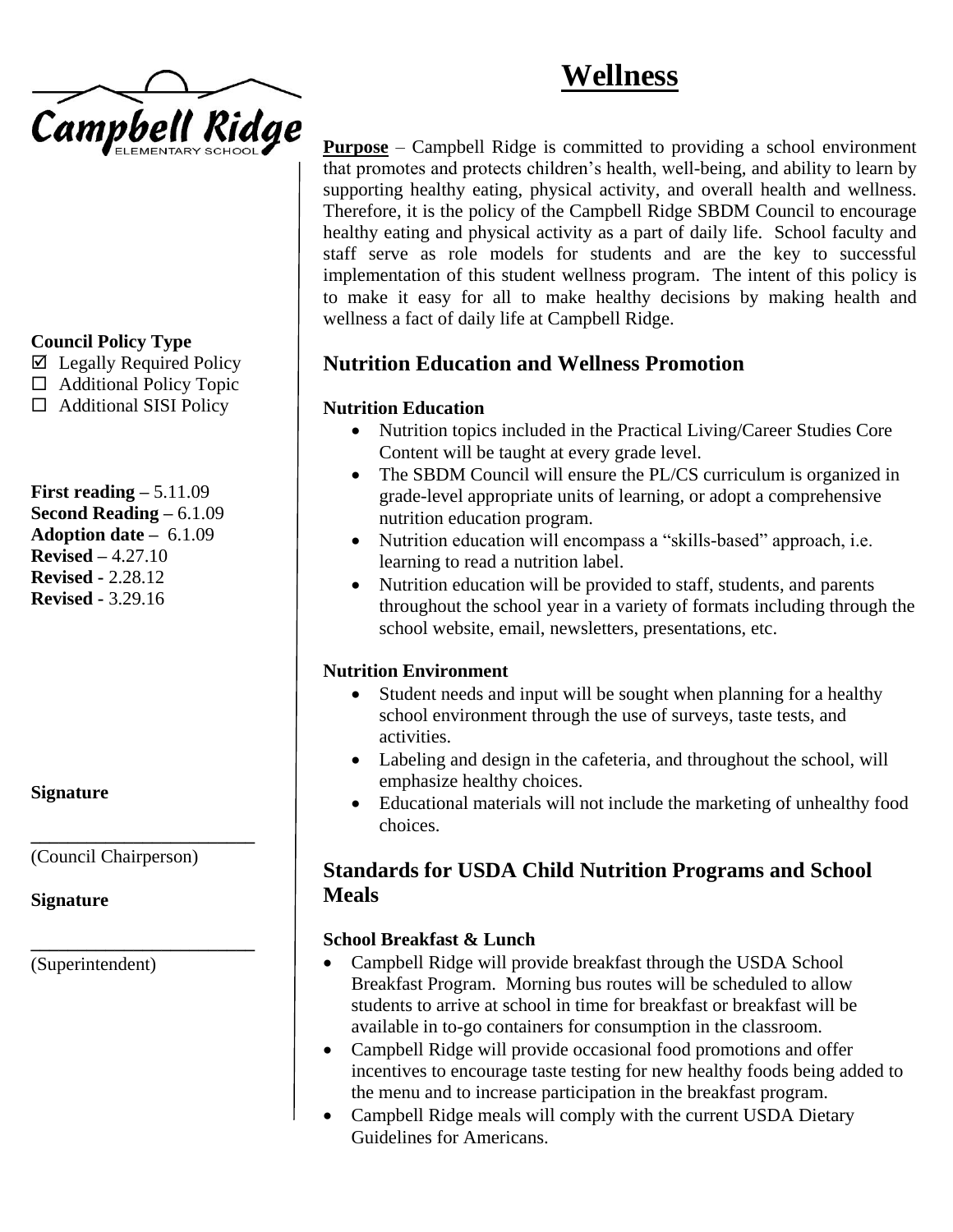- The Campbell County school district will ensure that food service directors and/or food service managers receive professional nutrition training.
- Students will be provided with a pleasant environment during meals with appropriate supervision. After getting food (5 minutes or less), students will be provided with adequate seated time (at least 20 minutes) to eat lunch.
- Campbell Ridge will provide information about the nutritional content of meals with students and parents on the school breakfast and lunch menus or on Campbell County district webpage.
- Parents may block the purchase of "extras" from their child's cafeteria account.
- Students are encouraged and monitored to eat at least half of their entrée and vegetable or fruit before having a sweet or "extra" snack. Students who consistently do not eat their lunch will be brought to the attention of a school administrator by the cafeteria monitor.

# **Nutrition Standards for Competitive and Other Foods and Beverages**

## **Competitive Foods and Beverages**

- The use of vending machines for drinks, soft drinks and water, are not permitted for use by students during the school day.
- All milk served at school meals will be low fat. 1% white milk may also be served in 8 ounce containers. Juice served must be 100% fruit juice and will be served in at least 4 ounce containers. Milk, water, and orange juice are the only beverages that can be served during school meals. Juicy Juice is available for an extra charge. Access to free drinking water will be provided during all meals. Students shall have access to drinking water in the classrooms at all times (water fountains or water bottles at their desk).
- No restaurant food may be brought to school to be consumed during school meal times.
- Ala carte items sold in the cafeteria shall adhere to the same criteria as items from the Healthy Snack List below, or the criteria in the Snacks in the Classroom section of this policy.

#### **Snacks in the Classroom**

Classroom teachers will develop procedures to ensure that classroom snacks do not present a disruption to learning within the following guidelines:

- Specific times for snacks will be allotted.
- Snacks must be packaged in individual servings, require no preparation, and be able to be eaten with fingers at the students' desks while they continue to take part in class activities. Classrooms with food allergy considerations will develop a plan for snacks in coordination with the school nurse and communicate that plan to all the families in the classroom.
- Students are not required to bring a snack to school.
- Snacks that are disruptive to the learning process, i.e. do not meet the healthy guidelines listed above, and/or require too much space, time, or effort to consume will not be allowed. The Principal will make the final determination as to whether or not a snack will be allowed and will notify parents.
- Snacks must be listed on the Healthy Snacks list below (also printed in the student handbook) or adhere to the following guidelines:
- Fat No more than 35 percent of total calories from fat and 7 grams maximum per serving. Saturated Fat and Trans Fat – No more than 10 percent of calories from saturated fat and/or trans fat and 2 grams maximum per serving.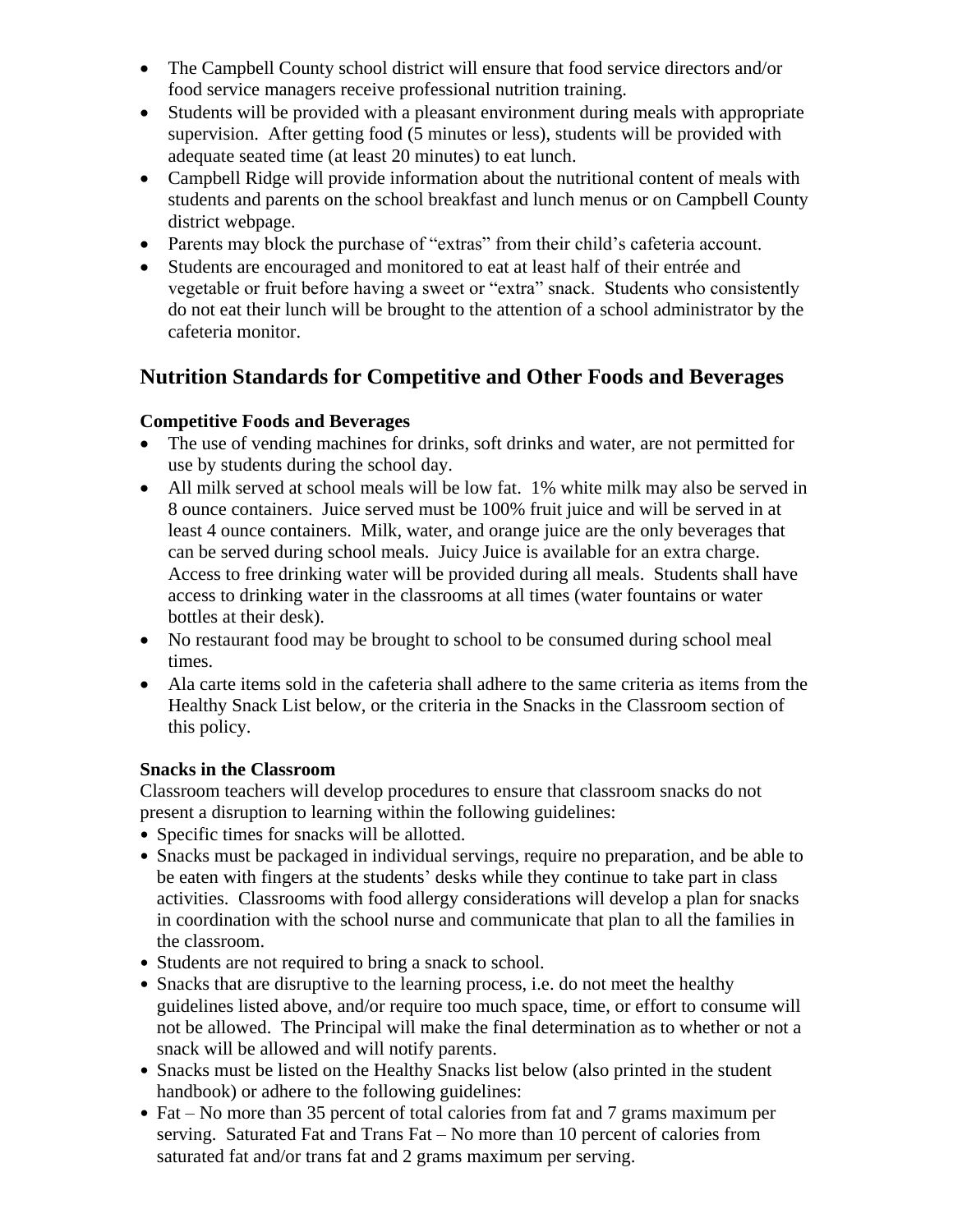• Added Sugar – No more than 35 percent by weight and 15 grams maximum per serving (excludes sugars naturally occurring in fruits, vegetables and dairy).

| Fresh vegetables   | Fresh fruit                 | Granola bars         |
|--------------------|-----------------------------|----------------------|
| <b>Cereal Bars</b> | Pretzels                    | Cheese crackers      |
| Air popped popcorn | Dried fruit                 | Gold fish crackers   |
|                    |                             |                      |
| String cheese      | Dry cereal (healthy choices | Sun chips            |
|                    | only)                       |                      |
| Baked chips        | Yogurt – squeeze tubes      | Raisins              |
| Trail mix          | Animal crackers             | Wheat crackers       |
|                    |                             |                      |
| Vanilla wafers     | Rice cakes                  | Baked tortilla chips |

#### **Healthy Snack List**

#### **Snacks for Classroom Parties**

 Sweets, in moderation, will be allowed for classroom parties. The classroom teacher will work with party organizers to ensure that healthy snacks are available and that sweets are provided in moderation.

#### **Birthday Treats**

Due to the prevalence of food allergies and special diets, food treats to celebrate birthdays are not allowed.

- Non-food treats (pencils, stickers, etc) are highly encouraged to celebrate birthdays.
- Campbell Ridge celebrates student birthdays daily with morning announcements and monthly with lunch on the cafeteria stage and a special treat for each birthday student.

#### **Fundraising**

 Food sales for fundraising are highly discouraged and require prior approval of the Principal. Health and wellness principles embodied in this policy may not be compromised through food sales for fundraising.

#### **Food as Reward**

- Classroom rewards involving food require prior approval from the Principal.
- The use of food as an instructional material requires prior approval from the Principal.

## **Physical Education and Physical Activity**

- All students will be scheduled for physical education instruction in accordance with state law (minimum 45 mins/week). A curriculum in which core content regarding physical education standards are being taught through grades K-5 shall be in place.
- All students shall participate in moderate to vigorous physical activity each day as follows:
	- Each student shall engage in at least 3 sessions of moderate to physical activity each day in the morning, after lunch, and in the afternoon. This can occur in several ways:
		- o Recess after lunch can always be 1 session, provided students' physical activity is moderate to vigorous.
		- o On days when students have PE, that counts as another session.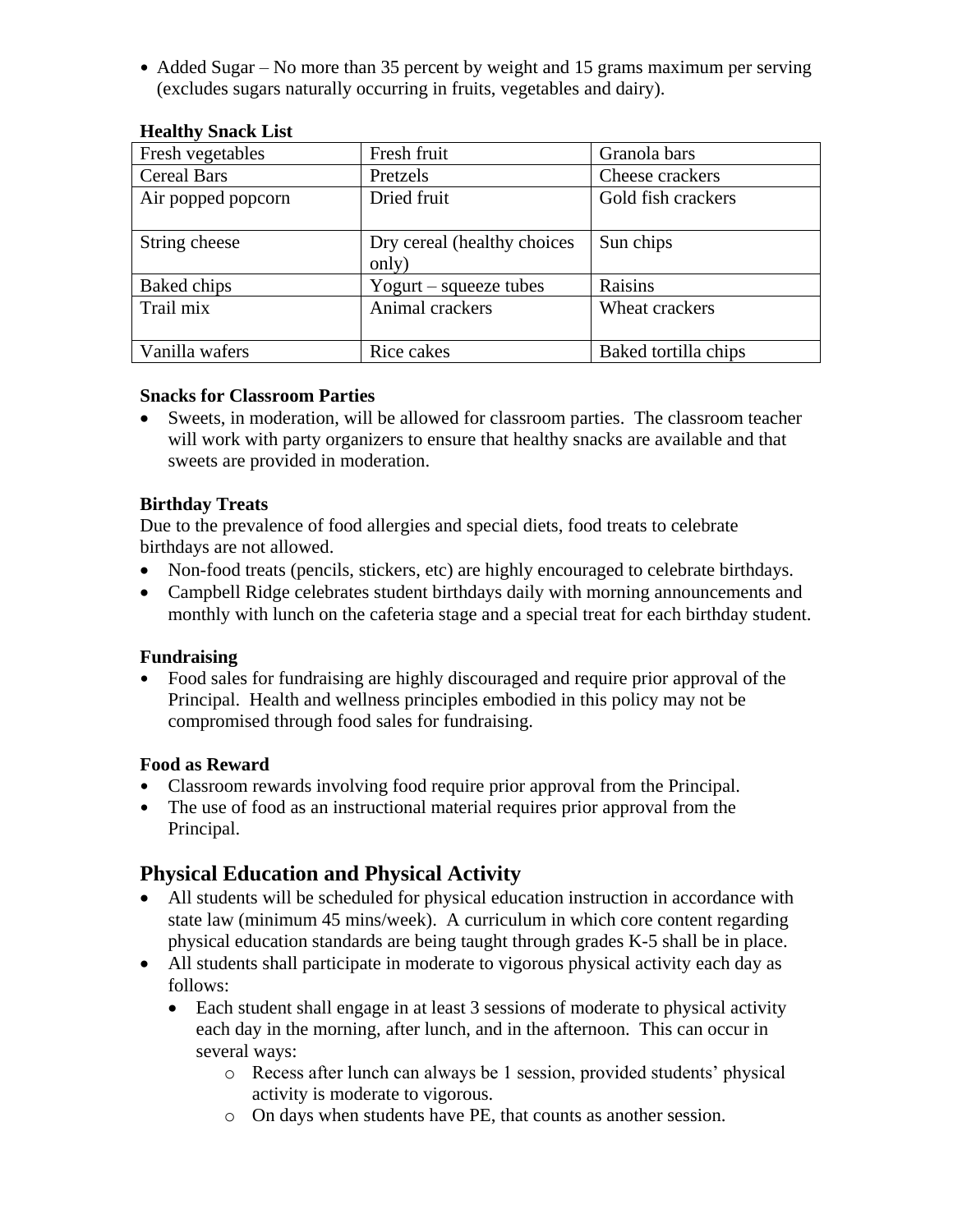- o Other participation opportunities will include Take 10!, walking the bus loop 2-3X, walking the hallway 2-3X, and running the perimeter of the basketball court in the gym, etc.
- Teachers shall make all reasonable efforts to avoid periods of more than forty minutes when students are physically inactive. When possible, physical activity should be integrated into learning activities. When that is not possible, students should be given periodic breaks during which they are encouraged to stand and be moderately active.
- Physical education classes will be taught by a licensed instructor and classes will have the same student/teacher ratios used in other classes, per state law (KRS 157.360 and 702 KAR 3:190).
- The physical education program will be provided adequate space and equipment and follow all applicable safety standards. The school will provide the necessary space and equipment to make the activity meaningful, purposeful, and beneficial for all students.
- The school district will ensure that PE staff receive adequate training in PE and receive professional development on a yearly basis.
- PE credit will not be given for participation in sports. Sports and academic activities may not take place of physical education. Students shall not miss or be deprived of physical education activity to make up for other academic time.
- Participation in intramural sports, wellness/fitness clubs, or other structured physical activity before or after school will be an option for all students.
- The district is encouraged to promote the use of school facilities outside of school hours for physical activity programs offered by community-based organizations.
- Students shall not regularly lose recess or physical activity as a consequence for behavior or academic performance. Alternate physical activities and/or loss of choice at recess can be used as an alternative consequence. For instance, rather than losing recess for misbehavior, a student could be made to walk the perimeter of the playground, thus remaining active while losing their choice of activities. For students that regularly lose recess for lack of homework, an alternative consequence should be found in cooperation with the school administration. Regular means more than once/week.
- Each student will have at least 15 minutes a day of supervised recess. When the temperature is above 32 degrees, recess will occur outdoors and teachers will encourage the students verbally to engage in moderate to physical activity. The school will provide adequate space and equipment to give the students a variety of options to maintain moderate to vigorous activity.
- Appropriate accommodations shall be made for students will special needs, as required by law and sound professional judgment.
- Campbell Ridge will assess students' level of physical activity at least once per year, including height, weight, and Body Mass Index. The council shall select an assessment tool by the start of each school year. Results of the assessment must be reported to parents within the first report card. Assessments that may be used include the Presidential Fitness Test or the Fitness Gram Test.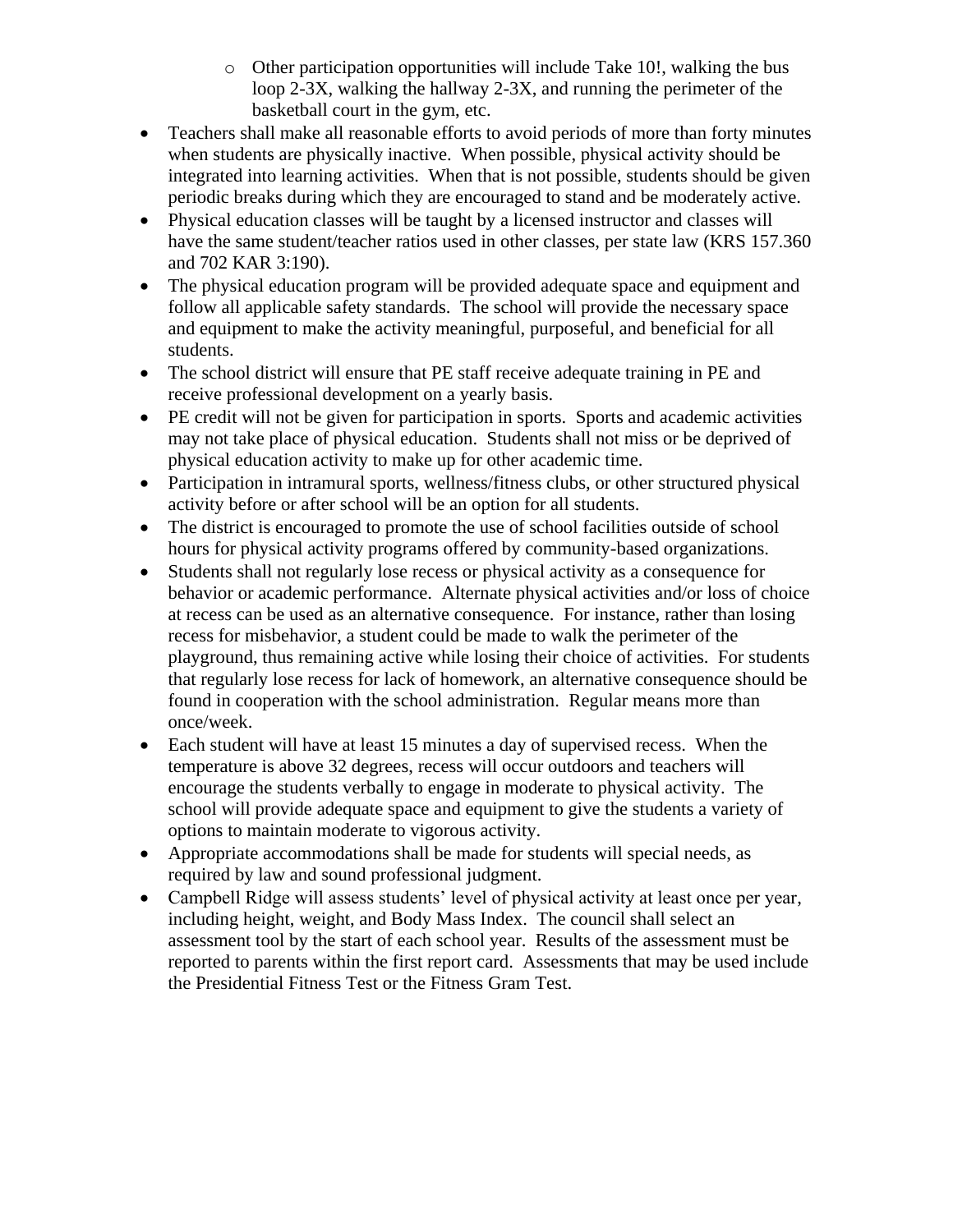## **Health Screenings**

• Campbell Ridge will conduct hearing screenings on all Kindergarten,  $1<sup>st</sup>$  grade, and 4<sup>th</sup> grade students each year and with new students upon enrollment. Vision screenings will be conducted on all students in grades 1-5.

# **Evaluation**

- This policy shall be evaluated yearly on a schedule in accordance with the Council's regular schedule for evaluating all policies and by an advisory committee tasked to address health and wellness.
- The Principal shall adopt procedures for implementing this policy including communicating the policy to the entire school community through a variety of means.